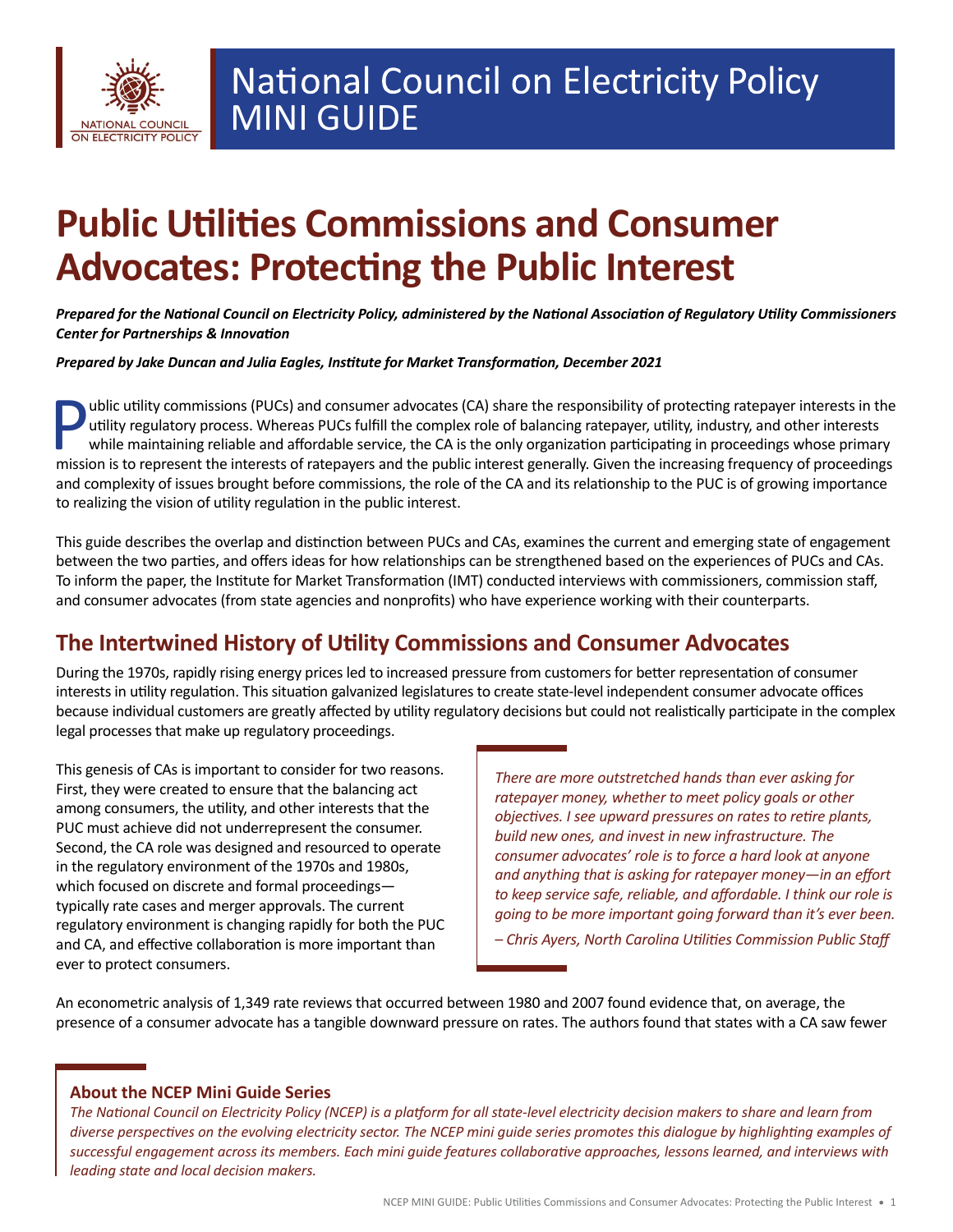rate cases, a lower permitted return on equity (that averaged 0.45 percentage points lower than states without a CA) and lower residential rates relative to other customer classes. $1$ 

Although PUCs and CAs strive to work together, there are times when disagreements arise. For example, if there is a shared funding source for the two entities that requires negotiation or if there are conflicting opinions around PUC decisions in a proceeding, these challenges can affect the relationship. This paper offers ideas and examples for how to constructively work together when such differences arise. Given the independence of the PUC and CA, as well as the permanence of the relationship between them, the public benefits when the two types of organizations proactively manage their relationship.

# **Structure and Characteristics of Consumer Advocates**

Forty-four states and the District of Columbia have consumer advocates. Consumer advocate offices fall into four general categories: independent state agencies, divisions of state attorneys general (AG), nonprofit organizations, or arms of the legislature. **Table 1** shows a comparison of CA categories. Acts of legislation created CAs, except some of the nonprofit CAs. The CAs created by legislation are bound by state statutes; however, the scope and details of statutes vary from state to state. Nonprofit CAs may or may not have legislative authority but are generally recognized as a complement to an existing CA or an alternative in the absence of an official CA. A board of directors directs nonprofits, and often with specifications that board members must reflect the communities the CA serves.

|                                                | <b>State Agency</b>                                                                                                                                                                                                                                             | <b>Attorney General</b>                                                                              | <b>Nonprofit</b>                                                                                                                              | <b>State Legislature</b>                                                                             |
|------------------------------------------------|-----------------------------------------------------------------------------------------------------------------------------------------------------------------------------------------------------------------------------------------------------------------|------------------------------------------------------------------------------------------------------|-----------------------------------------------------------------------------------------------------------------------------------------------|------------------------------------------------------------------------------------------------------|
| <b>State Count</b>                             | 23                                                                                                                                                                                                                                                              | 16                                                                                                   | 8                                                                                                                                             | $\overline{2}$                                                                                       |
| Structural<br>Stipulations                     | May be administratively attached<br>to another state agency. Must<br>have separate mission, budget,<br>and staff than the state PUC.<br>Cannot report to commissioners.                                                                                         | May be a separate<br>office within the state<br>AG's office or a division<br>within the AG's office. | May or may not have<br>legislative authority to fill<br>the role of the official CA.<br>Otherwise, a nonprofit<br>complements an existing CA. | An appointed public<br>counsel represents<br>ratepayers and reports<br>to an oversight<br>committee. |
| Appointment<br>of the head of<br>the CA Office | Generally appointed by the<br>Governor or other executive<br>official. Appointed by the state<br>AG in MD and PA and by a<br>Legislative committee in FL and<br>MT. Some states also require<br>confirmation by the Senate and/<br>or House (e.g., ME, NJ, TX). | The state AG or AG<br>staff appoints the CA.<br>lowa also requires<br>confirmation by the<br>Senate. | <b>Board of Directors</b>                                                                                                                     | State legislature or<br>subcommittee                                                                 |
| Funding                                        | Appropriations from state budget<br>or regulatory fee assessed on<br>utility bills                                                                                                                                                                              | Appropriations from<br>state budget or<br>regulatory fee assessed<br>on utility bills                | State funding, philanthropic<br>funding, membership dues,<br>or intervenor compensation                                                       | Appropriations from<br>state budget                                                                  |

#### **Table 1: Structures of Consumer Advocate Offices** 2,3, 4

Seven states have multiple CAs – for instance, Illinois has both an AG and a nonprofit consumer advocate (**Figure 1**). Five states do not have any CA. Some CAs receive funding from state budgets, while others get funding through assessments against utility companies, member dues, intervenor compensation, or philanthropic funding. The head of the CA's office may be appointed by the governor, the legislature, the attorney general, or through other methods.<sup>2,3</sup>

<sup>1</sup> Fremeth, A.R., Holburn, G.L.F. & Spiller, P.T. The impact of consumer advocates on regulatory policy in the electric utility sector, *Public Choice* 161, 157–181 (2014), <https://doi.org/10.1007/s11127-013-0145-z>

<sup>2</sup> Vermont Public Service Department. (Feb 22, 2016), An Evaluation of Ratepayer Advocate Structures Pursuant to Act 56, Section 21b, Retrieved from: [https://legislature.vermont.gov/Documents/2016/WorkGroups/House%20Commerce/Reports%20and%20Resources/W~Department%20of%20Public%20](https://legislature.vermont.gov/Documents/2016/WorkGroups/House%20Commerce/Reports%20and%20Resources/W~Department%20of%20Public%20Service~An%20Evaluation%20of%20Ratepayer%20Advocate%20Structures%20Pursuant%20to%20Act%2056,%20Section%2021b~2-23-2016.pdf) [Service~An%20Evaluation%20of%20Ratepayer%20Advocate%20Structures%20Pursuant%20to%20Act%2056,%20Section%2021b~2-23-2016.pdf](https://legislature.vermont.gov/Documents/2016/WorkGroups/House%20Commerce/Reports%20and%20Resources/W~Department%20of%20Public%20Service~An%20Evaluation%20of%20Ratepayer%20Advocate%20Structures%20Pursuant%20to%20Act%2056,%20Section%2021b~2-23-2016.pdf).

<sup>3</sup> The National Regulatory Research Institute. (Sept 2004), The Role of Utility Consumer Advocates in a Restructured Regulatory Environment, Retrieved from: <https://pubs.naruc.org/pub/FA8626E1-0000-871D-4660-18F3E7238C8A>.

IPU-MSU Database on Consumer Advocates in the U.S, (2020), Retrieved from: <http://ipu.msu.edu/wp-content/uploads/2020/02/IPU-Database-on-Consumer-Advocates-2020-2.3.20.xlsx>.

<sup>2</sup> • NCEP MINI GUIDE: Public Utilities Commissions and Consumer Advocates: Protecting the Public Interest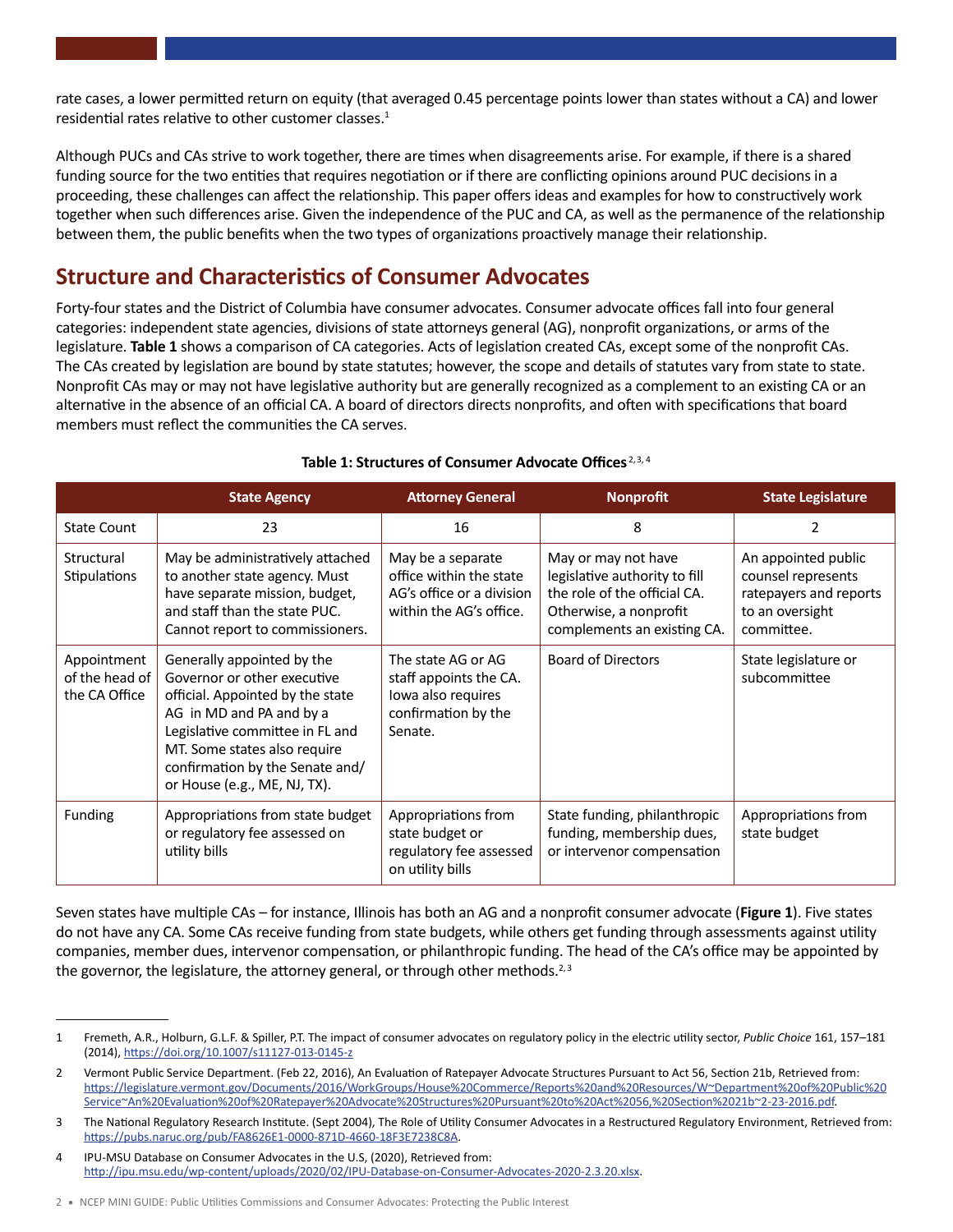

 advocate on behalf of the consumer. Nationally, CAs operate with roughly 10 percent of the staff and budget that PUCs have, according to data gathered by the Institute for Public Utilities<sup>5</sup> and RMI<sup>6</sup> (Table 2). These data support findings from the literature and interviews that suggest that chronic underfunding limits the ability for the consumer advocate to fully participate in all proceedings needed to effectively

#### Table 2: Comparison of PUC and CA Budgets and Staff<sup>5,6</sup>

| <b>Organization</b>                | <b>Average Budget</b><br>(Million) | <b>Median Budget</b><br>(Million) | Average<br><b>Staff Size</b> | <b>Median</b><br><b>Staff Size</b> |
|------------------------------------|------------------------------------|-----------------------------------|------------------------------|------------------------------------|
| <b>Public Utilities Commission</b> | \$32.5                             | \$16.6                            | 167                          | 86                                 |
| Consumer Advocate                  | \$4.2                              | \$2.0                             | 18                           |                                    |

Although consumer advocates vary greatly in size, activity level, and issue areas, three core characteristics define all legislatively created CAs.

- Explicit mandate to represent consumers: This requirement generally refers to all consumers, although some CAs are limited to some of the following classes: residential consumers, low-income customers, agricultural, or small businesses consumers.
- Structural separation from the utility regulatory body: According to the National Association of State Utility Consumer Advocates' (NASUCA) constitution, all official consumer advocates must "operate independently of state utility regulatory commission(s) with respect to policy determination, hiring and firing of personnel, and fiscal control."
- Standing in cases and the power to appeal decision: The legislation that creates the CA also defines their right to intervene, have legal standing in all cases at the PUC, and appeal PUC decisions to the state's court.

<sup>5</sup> IPU-MSU Database on Consumer Advocates in the U.S., (2020), Retrieved from: <http://ipu.msu.edu/wp-content/uploads/2020/02/IPU-Database-on-Consumer-Advocates-2020-2.3.20.xlsx>.

 6 Ciulla, J., Cross-Call, D., Felder, C., and Schwartz, A. (Forthcoming). People: Optimizing PUC Resources for Emerging Industry Needs, *RMI*, <https://rmi.org/insight/puc-modernization-issue-briefs/>.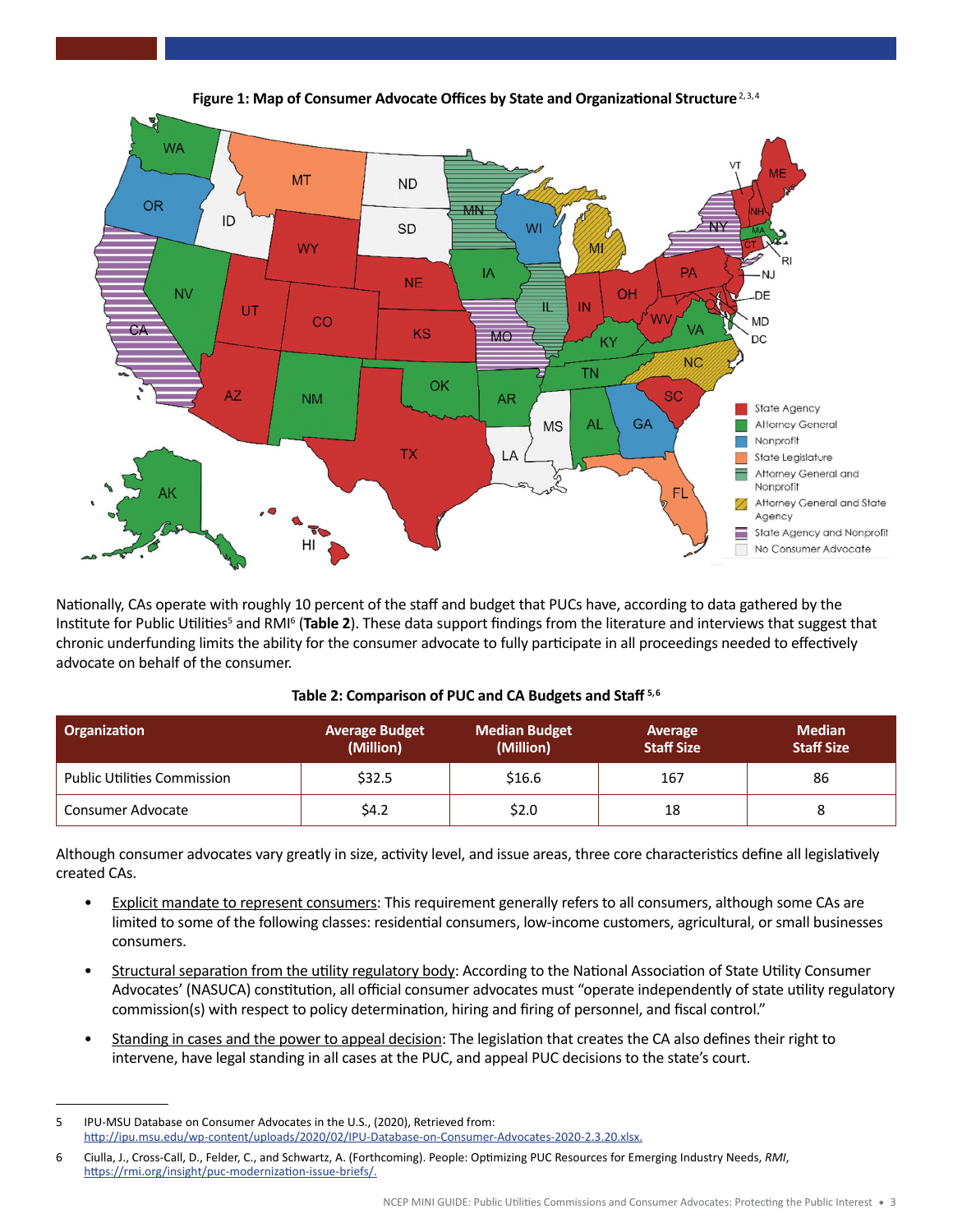On the other hand, the following characteristics may vary among consumer advocates:

- Method of appointment or election of the head of the office of the CA
- Term, if any, of the head of the office
- Location or division of state government where the office is housed
- Stability, reliability, source, and magnitude of annual budget
- Scope of jurisdiction granted
- Class(es) of consumers represented

### **Structures of Public Utility Commissions**

PUCs are also known as public utilities, service, corporation, commerce, or regulatory commissions, authorities, departments, or boards, depending on the state. Their core functions are determined by state legislation or constitution and historically center on ensuring utility investments and rates are fair, just, and reasonable for all customers. PUCs are generally comprised of two main components: the commissioners and staff.

**Commissioners:** Commissioners render decisions on cases regarding regulated utilities, ranging from rate cases to resource planning. PUCs may have three to seven commissioners whose terms may last from four to six years. In most states, the governor appoints commissioners, with senate confirmation. Eleven states hold public elections for commissioners. In two states, the legislature elects or appoints the commissioners. Staff size ranges from 20 to more than 1,000 employees.<sup>7</sup>

Although the organization of a PUC can vary greatly, there is often some separation between commissioners and some of the staff to enable the PUC as a whole to maintain ex parte rules.<sup>8</sup>

**Executive Director:** Most, but not all, PUCs have an executive director who is responsible for managing the staff, allocating staff resources, and sometimes acting as an intermediary for commissioners and staff. In some states, such as Maryland, this role is carried out by the executive secretary while the executive director coordinates technical staff.

**Advisory Staff:** These staff work directly or indirectly with commissioners to provide research and analysis on the cases before the commission.

**Advocacy Staff:** These staff are separated from the commissioners and advisory staff to provide independent testimony and analysis to proceedings in the public interest. Not all states use advocacy staff. Sometimes advocacy staff operate in addition to the CA and sometimes they fulfill the role of the consumer advocate. For instance, the public staff of the North Carolina Utilities Commission is the legislatively created consumer advocate and fulfills the role of the advocacy staff.

Depending on state protocols, PUC staff are either assigned advisory or advocacy roles on a case-by-case basis (e.g., Oregon), assigned a role permanently (e.g., Nevada), or housed in separate agencies (North Carolina).

### **Historical and Emerging Trends in PUC-CA Engagement**

Consumer advocates engage at their PUCs in two general categories: formal intervention and informal collaboration. Consumer advocates are subject to the same ex parte rules as any other intervenor, which can limit the topics on which the PUC and CA can engage.

**Formal Intervention.** Although statute dictates that consumer advocates have standing in all cases before the PUC, the CA may or may not be present in all proceedings. However, the consumer advocate will likely be present in at least all major rate cases. The level of involvement by the CA generally corresponds to the level of resources they have available. Resource-constrained CAs must decide which cases to participate in and to what degree they will participate. For example, a smaller CA may limit itself to only hiring expert witnesses in major rate cases to conserve resources and not participate in dockets that have a less direct impact on rates. Other CAs with greater resources or a statutory directive actively participate in all major cases.

<sup>7</sup> Ibid.

<sup>8</sup> Ex parte communication occurs when one party to a case talks or writes or communicates directly with a commissioner, administrative law judge, or other decision maker in the commission about the issues in a pending case without the knowledge of other parties to the case. Ex parte communications are prohibited due to the decision-making duties and responsibilities of these positions.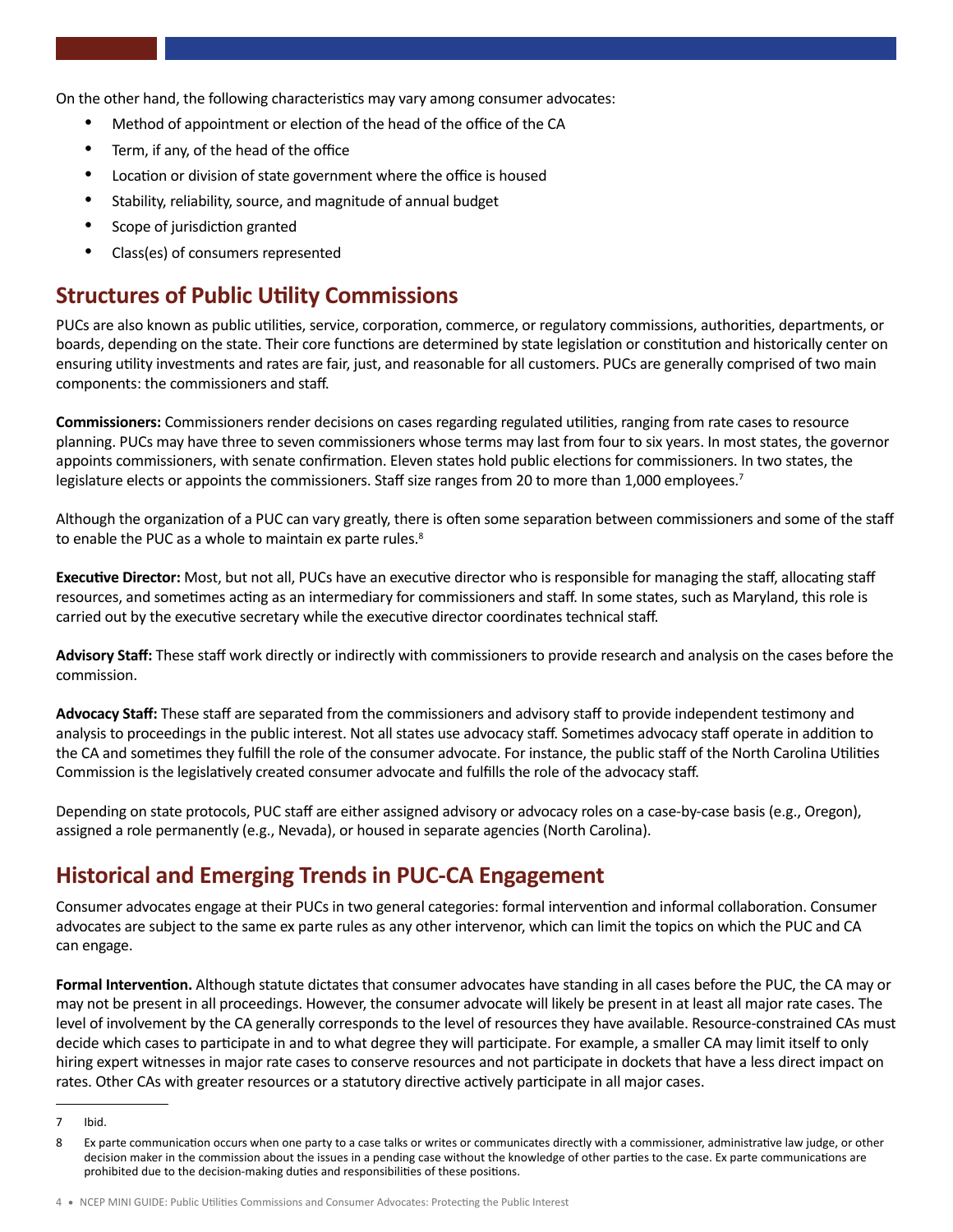**Informal Collaboration.** Processes outside of the traditional space of litigated PUC proceedings are increasingly influencing energy policy and aspects of rate setting. Processes such as PUC-led working groups, stakeholder groups, tasks forces, and informal inquiries, as well as state legislative action, are increasingly influencing the regulatory landscape. In many of these cases, communication between CA and PUC staff occurs on a near-daily basis. In these contexts, maintaining the relationships and establishing clear pathways for collaboration are essential to the success of both organizations. This informal collaboration has continuously proven to increase the effectiveness of and support for regulatory proceedings that address emerging issues. Below are three examples of recent and ongoing informal collaboration.

- During the COVID-19 pandemic, PUCs were confronted with the challenge of balancing acute customer need for continued service with the economic fallout on utilities. The Illinois Commerce Commission turned to the state's two consumer advocates as well as low-income advocates and the City of Chicago to understand how they could best protect vulnerable customers in real time while also working with the utility on long-term financial solutions.
- In states that have wholesale markets, the PUC and CA may choose to share information and collaborate on wholesale issues and federally regulated matters where their interests align. For example, the Kentucky PUC and consumer advocate frequently work together on wholesale market issues, delineate focus areas, and find alignment on issues before the Federal Energy Regulatory Commission (FERC).
- PUC commissioners and staff are increasingly asked to address social equity concerns in their work; however, they may not have adequate or relevant experience to come to informed decisions. Consumer advocates, who advocate on behalf of ratepayers and work to ensure that vulnerable populations have access to adequate and reliable utility service at a reasonable price, can be a valuable resource as commissions are asked to integrate broader social equity concerns into utility regulation. The Oregon Citizens' Utility Board works to bridge the gap between environmental justice organizations and the PUC and local utilities.

As the regulatory environment and energy policy shift, several trends have emerged that are reshaping the consumer advocate and their role in utility regulation.<sup>9</sup>

**The move away from litigated proceedings to more informal collaboration**. Many important decisions that can affect consumers' rates and welfare are occurring outside of formal rate cases through informal collaborative processes. This evolution may cause challenges for CAs who were originally designed and resourced to engage in a narrow scope of litigated proceedings. The trend also requires new tactics and considerations from the CA, who historically may not have considered themselves as operating in a political environment. Tactics like establishing coalitions and bridge building with other parties have long been used by resource constrained CAs but may require new expertise and resources in the modern environment. Some CAs are increasingly leveraging media to engage their audience.

**Fractured consumer interest in a complex and changing energy sector**. Issues like net metering and grid modernization have split consumer interests, which, in some cases, can make it more difficult to represent consumers as a monolithic class. These new issues also bring new stakeholders to the table (e.g., solar developers, landowners) who occupy more and more of the CA's time. The tension between the urgency to act on climate change and the potential rate impact of those actions on customers, especially low-income residential customers, is at the forefront of many CAs' current concerns.

**Increasing complexity and frequency of proceedings is a challenge for resource-constrained Consumer Advocates.** The increasing number and complexity<sup>10</sup> of issues under consideration is a challenge for both PUCs and CAs, but the impact is generally more pronounced for CAs due to their smaller budgets and more limited staff capacity. Many CAs have looked to external consultants, collaboration with their PUC and NASUCA, and educational materials to try to stretch their resources.

**Intersection of state and regional or national issues.** In states with wholesale markets, ratepayers are greatly affected by policies set by regional transmission operators (RTOs) and FERC. For example, the FERC's 2019 ruling establishing a Minimum Offer

<sup>9</sup> Katz, E., and Schneider, T. (2020). The Increasingly Complex Role of the Utility Consumer Advocate. *Energy Bar Association.* Retrieved from: https://www.eba-net.org/assets/1/6/5. [Katz Schneider][Final][1-21].pdf

<sup>10</sup> Lawrence Berkeley National Laboratory. (n.d.). The Future of Utility Regulation Series. Retrieved from: [https://emp.lbl.gov/projects/feur.](https://emp.lbl.gov/projects/feur)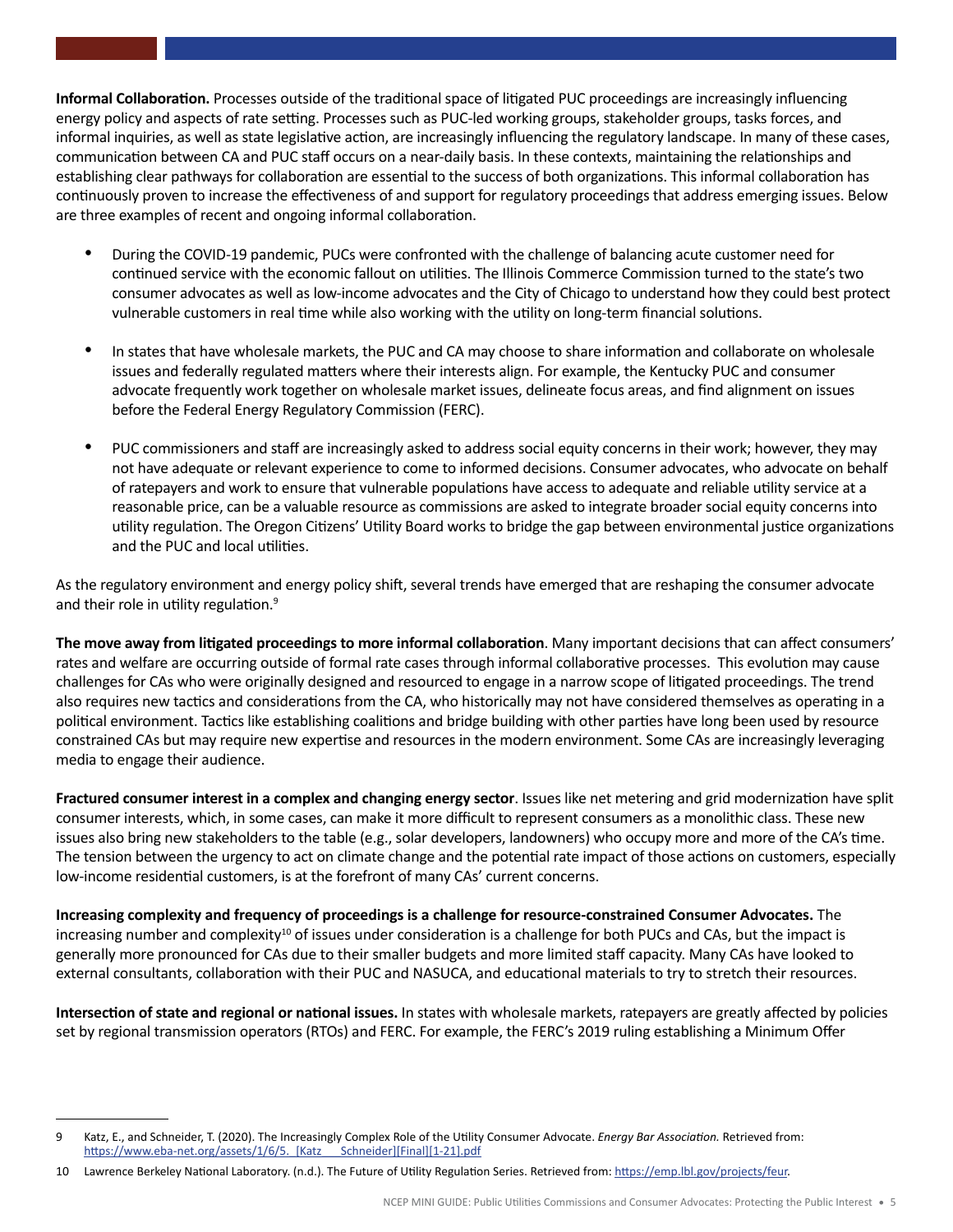Price Rule caused a national debate regarding its impact on consumers.<sup>11,12</sup> Both PUCs and CAs may face expertise and capacity constraints when engaging with intra-state policy issues.

 meet those goals. In the last few years, at least 10 states and Washington, D.C., have passed legislation or otherwise ruled **State legislation to align utility regulation with climate and equity priorities.** Some states are reviewing the statutes that guide their utility commissions in light of modern policy goals around climate and social equity to determine if it is sufficient to that their PUC must consider climate and/or equity in all or part of their decision-making processes. In some cases, this expansion of the mandate of the PUC also applies to the CA. Given the newness of such legislation, PUCs and CAs are still determining how it will impact their work. Several of the consumer advocates interviewed for this guide expressed concern about the unintended consequences of such policies on customers, especially how the costs of implementation might be borne disproportionately by those who already struggle to pay their utility bills.

# **The Public Benefits when Utility Commissions and Consumer Advocates Work Together**

The relationship between PUCs and CAs can wax and wane over time as personnel turn over at each organization and as the issues they face change. The procedural nature of the regulatory realm may lend toward an adversarial relationship, unless both parties take actions to bridge the gap. Interviews for this document identified several opportunities for commissioners, staff, and consumer advocates to create a cooperative relationship and all work together to further their shared goal of serving the public.

*I think that PUCs should look at their consumer advocate as if they were a retired commissioner with 30 years of experience who was now just a citizen concerned with their own rates who wants to participate in a rate case with a proposed rate increase. There's really no difference between that person and what the consumer advocate is and does.*

*– Chairman Kent Chandler, Kentucky Public Service Commission*

#### **Commission-Led Collaboration Opportunities**

Commissions view consumer advocates as a resource. CAs can offer procedural history and regulatory insights to incoming and existing commissioners and staff. The advocate and staff frequently hold their positions for a long time and have garnered significant expertise by working with many commissioners and in many dockets. This institutional knowledge can prove invaluable for the PUC. At the start of their tenure, incoming commissioners can engage the consumer advocate to learn from their experience.

The PUC supports a more resourced consumer advocate. Given that consumer advocates must contend with the same issues as the PUC but, on average, have roughly 10 percent the staff and budget of the PUC, most CAs are chronically underfunded. CAs have learned to deal with this reality by using tactics such as selectively choosing when to engage, how deeply to participate, and partnering with other nonprofits and community organizations. Several interviewees noted the additional value that the CA can provide when they are well-resourced; for example, through filling gaps in the record of a proceeding by providing expert testimony.

*I have never met a fully, adequately staffed consumer advocate office. I've never met a consumer advocate who is able to be involved in all the issues that we need to be able to take care of without working double time.*

*– Chairman Kent Chandler, Kentucky Public Service Commission*

Where possible, the PUC can support increasing the funding of the CA by the state legislature, as a stronger CA contributes to a robust regulatory environment and better protection for the consumer. The PUC may also be able to offer support with prioritization, fund third-party analysis in some cases, or provide their own analysis on a scenario presented by the CA. The PUC could also provide technical support to the CA when doing so does not violate ex parte rules.

#### **Consumer Advocate-Led Collaboration Opportunities**

Provide both perspective *and* evidence to the PUC. Consumer advocates generally excel at bringing unique perspectives to cases

<sup>11</sup> Gogging, M. and Gramlich, R. (May 2020). A Moving Target: An Update on the Consumer Impacts of FERC Interface with State Policies in the PJM Region. *Grid Strategies*. Retrieved from: <https://gridprogress.files.wordpress.com/2020/05/a-moving-target-paper.pdf>.

<sup>12</sup> Organization of PJM States, Inc. (May 2020). OPSI PJM MOPR Filing. Retrieved From:<https://opsi.us/resolutions-and-filings/>.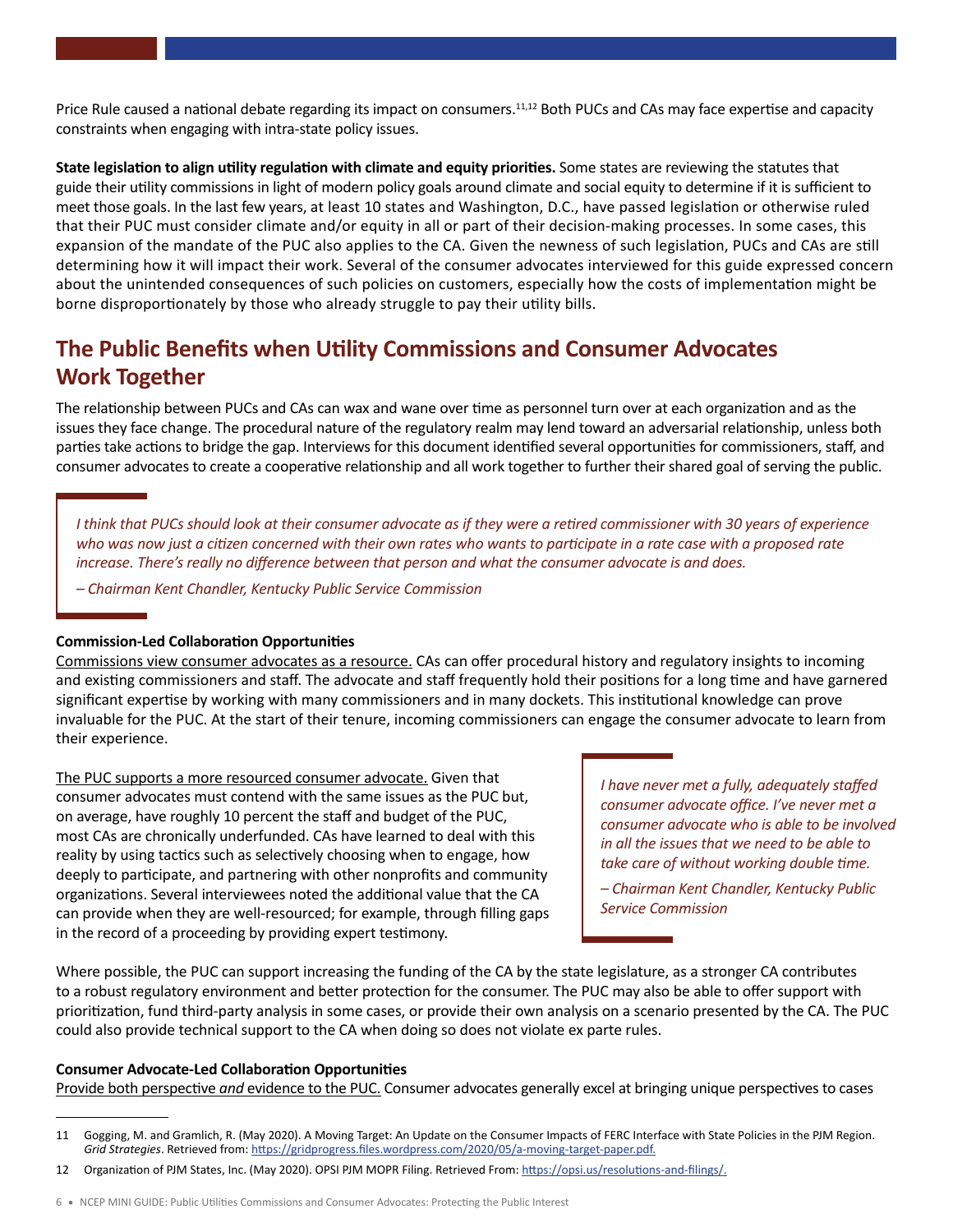but may not always provide sufficient evidence to support these perspectives. This is especially problematic for less-resourced CAs that might not have economic and/or technical expertise on staff. Commissioners need evidence included in the official record to react to; CAs can provide a clear vision for the PUC to consider and include evidence on why it is pertinent and how to get there.

Providing more tangible evidence may be possible under current resource levels by reprioritizing staff efforts or changing communication strategies. The consumer advocate can strive to increase their own capacity by deepening their partnerships with local and national advocates, nonprofits, universities, and their own community. Community members and communitybased organizations may have a strong interest in utility regulation but experience significant challenges to formal or informal participation in a docket. The CA can facilitate this process or help translate community needs to the PUC, thereby introducing novel evidence and perspectives to the case.

*You've got to tell the story in a way that the commission can understand. It's not a matter of just making adjustments in a rate case and defending those on the technical grounds. I think we have to be able to explain why: How this relates to policy? How does it relate to longer term decisions of the commission? How it is in line with the way we regulate? My team is going to do the best if the evidence supports us, but the narrative and the story of the case supports us too. Where I've got good evidence and I'm losing the narrative, it's hard to win. Or I have good narrative, but the evidence doesn't support that narrative, I'm not going to win.*

*– Bob Jenks, Oregon Citizens' Utility Board*

#### **Joint Opportunities**

Establish and maintain shared credibility. When the CA and PUC acknowledge each other's position, perspectives, and hard work, both entities benefit and regulatory efforts are streamlined. Because the PUC manages proceedings, it can ensure the CA has sufficient time and attention to adequately present their full case in a proceeding. Both the CA and the PUC are staffed by incredibly hard-working professionals, and it pays to acknowledge this.

Communicate frequently and proactively, when possible. There are intentional limitations on the communications that can happen in an active regulatory proceeding, as defined by ex parte rules.

*Something I didn't really appreciate as an incoming Commissioner was the range of things that the Consumer Advocate actually deals with day to day, but that don't ever rise to the level where they require a commission decision, commission action, or commission intervention. The things we see as Commissioners are only a very small slice of the work that they do.*

*– Commissioner Dan Clodfelter, North Carolina Utilities Commission*

However, both the CA and PUC representatives interviewed emphasized the value of regular communications between the two parties, when possible. This engagement can help to build relationships, illuminate one another's perspectives, and address and prioritize emerging issues outside of docketed proceedings.

*Finding out what's important to the commission can help the consumer advocate to focus where they want to allocate their resources in any particular case, particularly in smaller offices. Having a dialogue and understanding what is important to each other, really helps make cases smoother. Any time the two entities can align in the best interest of consumers, it's a good thing.*

*– Chris Ayers, North Carolina Utilities Commission Public Staff*

*We want to help CUB focus its resources on the most challenging issues. We want to know if there is some little problem causing challenges, that can disproportionately impact the ability to represent the consumers' interests. We talk informally with the CUB and others to take care of any of these little building issues. I call these my 'pressure release valve meetings.' If any tensions are building, let's talk about things and let that pressure out so we can all focus resources on the more important issues.*

*– Michael Grant, Oregon Public Utility Commission:*

Invite each other and participate in joint learning opportunities. As noted, PUCs and CAs are all grappling with the increasing complexity and pace of change across the electricity system. Various organizations at the state, regional, and national levels offer learning opportunities for commissioners and staff of PUCs and CAs to support their education about new technologies, analyses, planning and ratemaking approaches, and more. In November each year, NASUCA and NARUC co-locate their annual meetings, which include many educational sessions and discussion opportunities. NCEP, DOE, and the DOE National Laboratories provide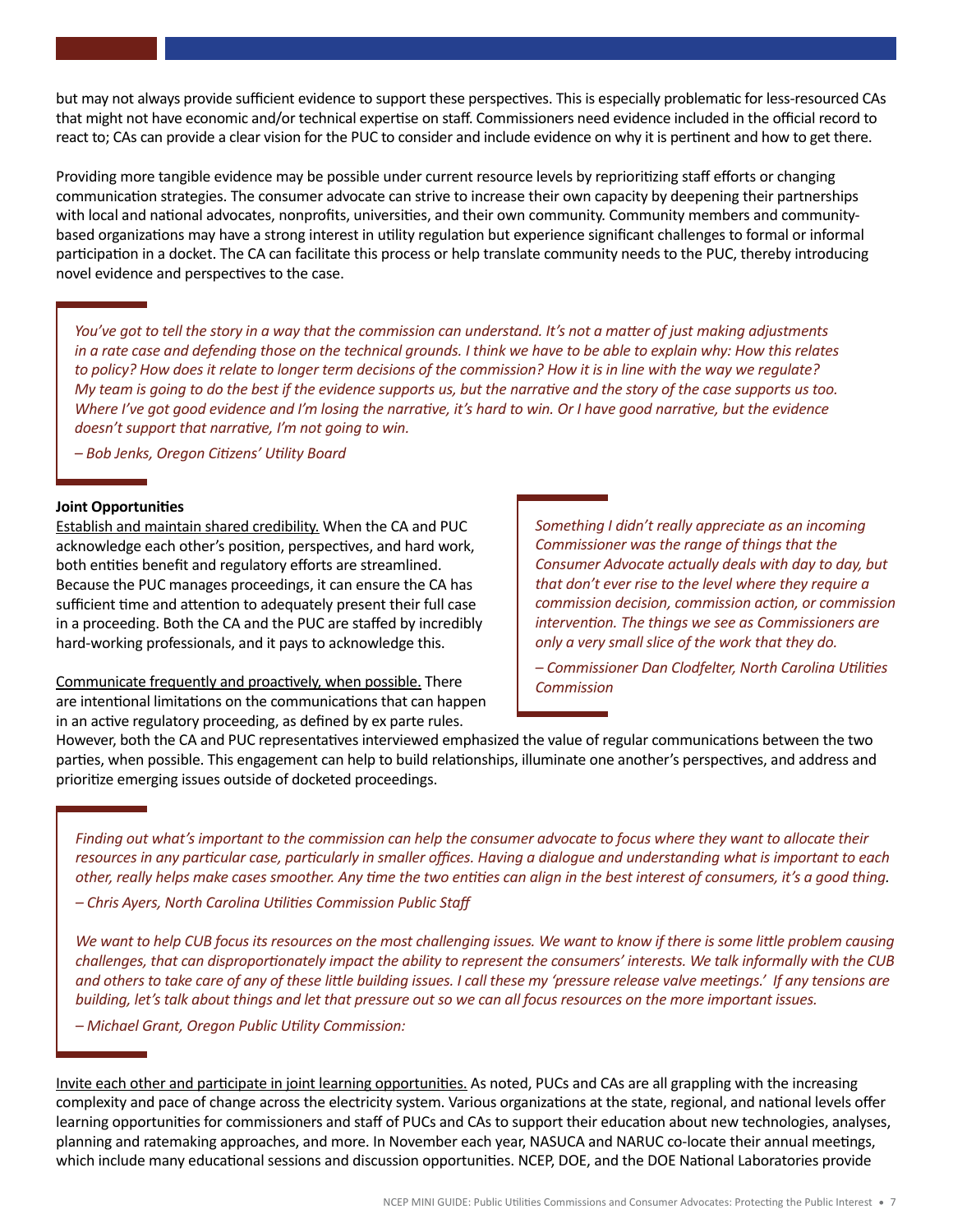educational materials and offer training events for members of NARUC and NASUCA (in addition to other state agencies). Increasingly, many NARUC trainings on electricity system issues have been open to NASUCA members as well. PUCs and CAs can spread the word within their state and region to encourage their counterparts to attend these events.

 In Illinois, the commission hosts regular summer and winter policy sessions Additionally, some states or regional nonprofits offer educational events. and recently started to invite the attorney general's office and other

*We participate whenever we're invited. We participate, give presentations, and have open discussion in conferences and policy sessions, which frequently yield progress on shared topics.*

*– Susan Satter, Illinois Attorney General's Office*

consumer advocates, in addition to the utilities, to talk about how the utility systems are running. During one event, the CA pointed out that NARUC and NASUCA both had adopted a resolution concerning affordability, which the commission took interest in.

Collaborate on transmission issues. Both CAs and PUCs face resource and time constraints to engage in RTO processes or FERC proceedings. In some states, like Kentucky and Illinois, the CA and PUC have shared the responsibility of tracking FERC proceedings, engaging in information sharing, and where possible, split up the issues to tackle. Both PUCs and CAs have created regional coalitions of their own members to engage with RTOs, such as the Organization of PJM States<sup>13</sup> and the Consumer Advocates of PJM [States.14](https://States.14) Additionally, NARUC and NASUCA sponsor regional collaboration through task forces and workshops.

# **MINI GUIDE EXAMPLES**

To give commissions and consumer advocates a more complete idea of how these relationships work in practice, the following section presents condensed excerpts from interviews with consumer advocates, commissioners, and commission leaders from three states: Illinois, North Carolina, and Oregon.

#### **Table 3. Mini Guide Interviews**

| <b>Name</b>      | <b>Position</b>           | <b>Organization</b>                                   | <b>Organization Type</b> |
|------------------|---------------------------|-------------------------------------------------------|--------------------------|
| David Kolata     | <b>Executive Director</b> | Illinois Citizens Utility Board                       | Nonprofit                |
| Susan Satter     | Chief                     | Illinois Attorney General: Public Utilities Bureau    | <b>Attorney General</b>  |
| Jim Zolneirek    | Chief                     | Illinois Commerce Commission: Public Utilities Bureau | <b>PUC</b>               |
| Chris Ayers      | <b>Executive Director</b> | North Carolina Utilities Commission - Public Staff    | <b>State Agency</b>      |
| Dan Clodfelter   | Commissioner              | North Carolina Utilities Commission                   | <b>PUC</b>               |
| <b>Bob Jenks</b> | <b>Executive Director</b> | Oregon Citizens' Utility Board                        | Nonprofit                |
| Michael Grant    | <b>Executive Director</b> | Oregon Public Utility Commission                      | <b>PUC</b>               |

*Each person interviewed expressed his or her own opinions. Inclusion in this document does not indicate an author's or organization's endorsement of any statement or suggestion.*

# **Illinois**

There are two consumer advocates in Illinois: Illinois Public Utilities Bureau of the Attorney General's Office and the nonprofit Illinois Citizen's Utility Board.

*The following text is an abridged transcript of interviews conducted with David Kolata, Executive Director of the Citizens Utility Board; Susan Satter, Chief of the Public Utilities Bureau of the Office of the Illinois Attorney General; and Jim Zolneirek, Chief of the Illinois Commerce Commission Public Utilities Bureau.*

#### **Can you share some examples of the working relationship between the Commission and Consumer Advocate?**

**Susan Satter, Illinois Attorney General's Office:** Recently, the commission started to invite my office and other consumer advocates to twice-annual policy sessions, in addition to the utilities. We talked about affordability because rates were going up. We pointed out that NARUC and NASUCA both had adopted a resolution concerning affordability and our commission took significant interest in the issue, and we have made good progress. Now, is the topic of affordability completely addressed? No. But

13 <https://opsi.us/>

14 <http://www.pjm-advocates.org/>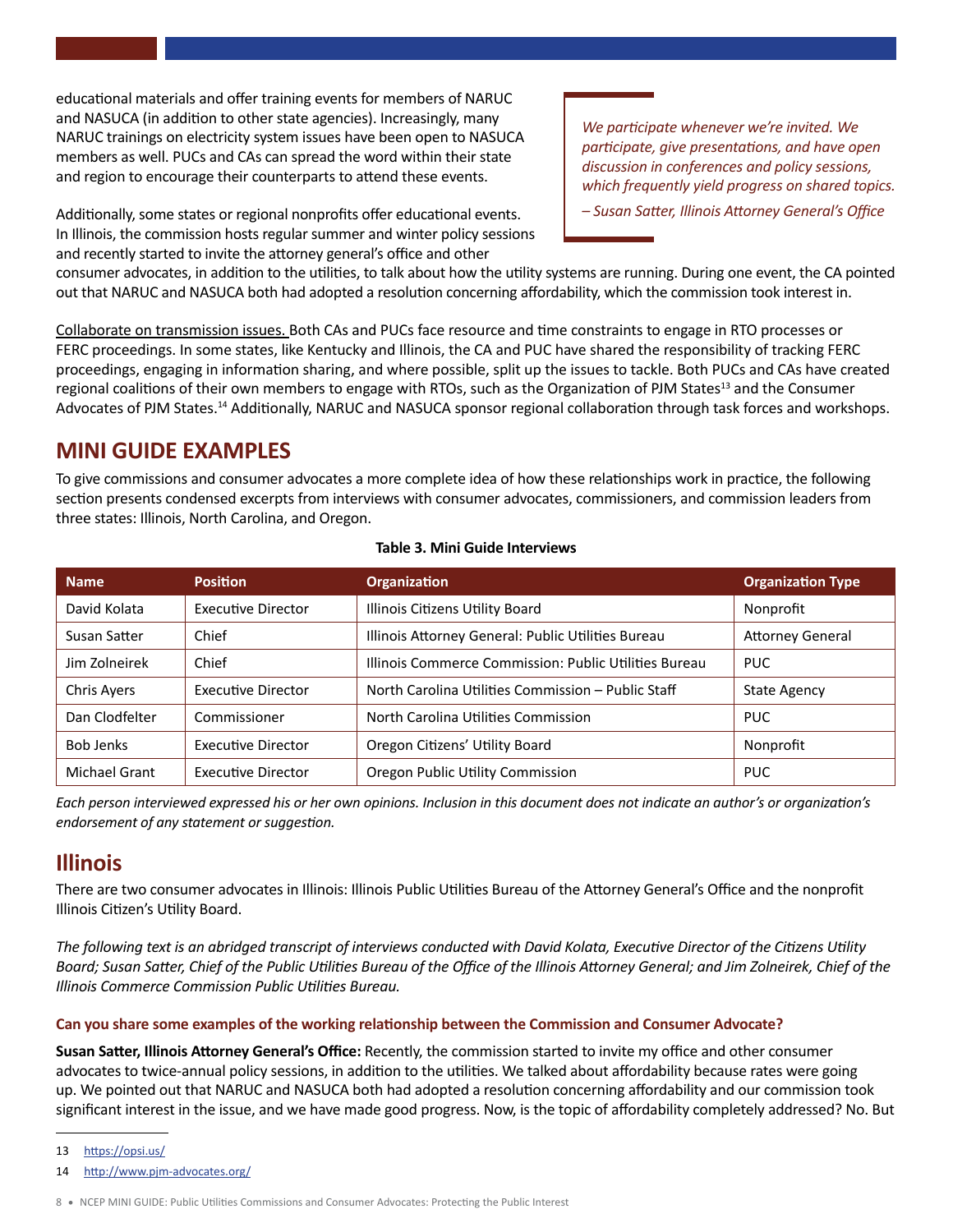we're gathering public data. That is very important, and my hat is off to the Commissioners for opening that door and letting us walk through it.

 **Jim Zolneirek, Illinois Commerce Commission Public Utilities Bureau:** If the commission staff and the attorney general's office can work on issues together, we can often knock out issues completely. For example, every four years our utilities need to create an energy efficiency plan to govern how they're going to implement their efficiency programs over the next four years. In the most recent iteration, the utilities shared a proposal and all the parties got together and went through the plans in detail. We ended up reaching agreement on the plans for all of our major utilities before they submitted the plans to the commission. There was no litigated issue because everything got worked out beforehand, which was great.

#### **How has your organization responded to the increased complexity and pace of the modern utility regulatory environment?**

**David Kolata, Citizen's Utility Board of Illinois:** We feel comfortable about our capacity to engage; but we don't have the magic bullet to solve all the issues at hand because they are so enormous and complicated. In addition to the policy complexity, there are other factors like politics and the nuance of the utility business model.

I see a risk that just and equitable policies won't develop unless Consumer Advocates and other stakeholders advocate at the start to put a ratepayer-focused framework in place. For example, we have done significant modeling to show that electric vehicles could be a benefit to customers, but this won't happen automatically. If we have the right kinds of policies, we can envision a world in which we implement equitable grid optimization policies and all consumers will be better off as a result — even those who don't drive or own an EV.

**Susan Satter, Illinois Attorney General's Office:** In my opinion, this regulatory environment is no more challenging than past regulatory environments. Electricity regulation has always been a challenging field and has always been changing. I was in the industry when the 'complexity of the day' was nuclear plants and when it was restructuring. The only thing that's different now is an effort to shoehorn some environmental issues such as electrification and electric vehicles.

Consider this: we had virtually no air conditioning in the 60s and 70s and now everybody has air conditioning. That's an enormous increase in electric use. Will EVs do that? I don't know. But why are utility customers being asked to carry this transformation through rate-based EV infrastructure? At the end of the day, my job is to protect the utility customer and I think we should look critically at every single proposal to use ratepayer capital and ask if it is in their best interest.

#### **How has the growing importance of non-litigated, informal engagement affected the relationship between the ICC and the Illinois consumer advocates?**

**Jim Zolneirek, Illinois Commerce Commission:** It definitely helps that we can all get together, maybe with the utilities or maybe without the utilities, to talk through issues when they arise to see if we can find points of commonality. We don't always agree and sometimes we won't, but we can work out many issues before they reach the commissioners and narrow down the number of issues where folks don't agree. It makes litigation more efficient to be focused just on areas of disagreement. Once litigation gets to the commission, it's a lot harder to negotiate and resolve issues within a case. So, initial informal interaction is very productive.

For example, when COVID-19 hit, the question many utility commissions faced was what to do in response, how to protect consumers, etc. We immediately started discussions with our utilities, the attorney general's office, and other stakeholders. The attorney general was instrumental in working with us and the utilities to find common solutions that we then brought to the commission; a lot of that was done informally, prior to the commissioners' involvement.

## **North Carolina**

The consumer advocate, the North Carolina Public Staff (NCPS), is an independent state agency with a large staff that participates in nearly all cases before the North Carolina Utilities Commission (NCUC).

*The following text is an abridged transcript of interviews conducted with Commissioner Dan Clodfelter, North Carolina Utilities Commission and Chris Ayers, Executive Director, North Carolina Utility Commission Public Staff.*

#### **Can you describe the working relationship between the Commission and Consumer Advocate?**

**Chris Ayers, North Carolina Public Staff:** In North Carolina, there are two aspects to that working relationship: as a party to a case and in a collaborative role in non-litigated projects. First, the bulk of our working relationship is as a party before the Utilities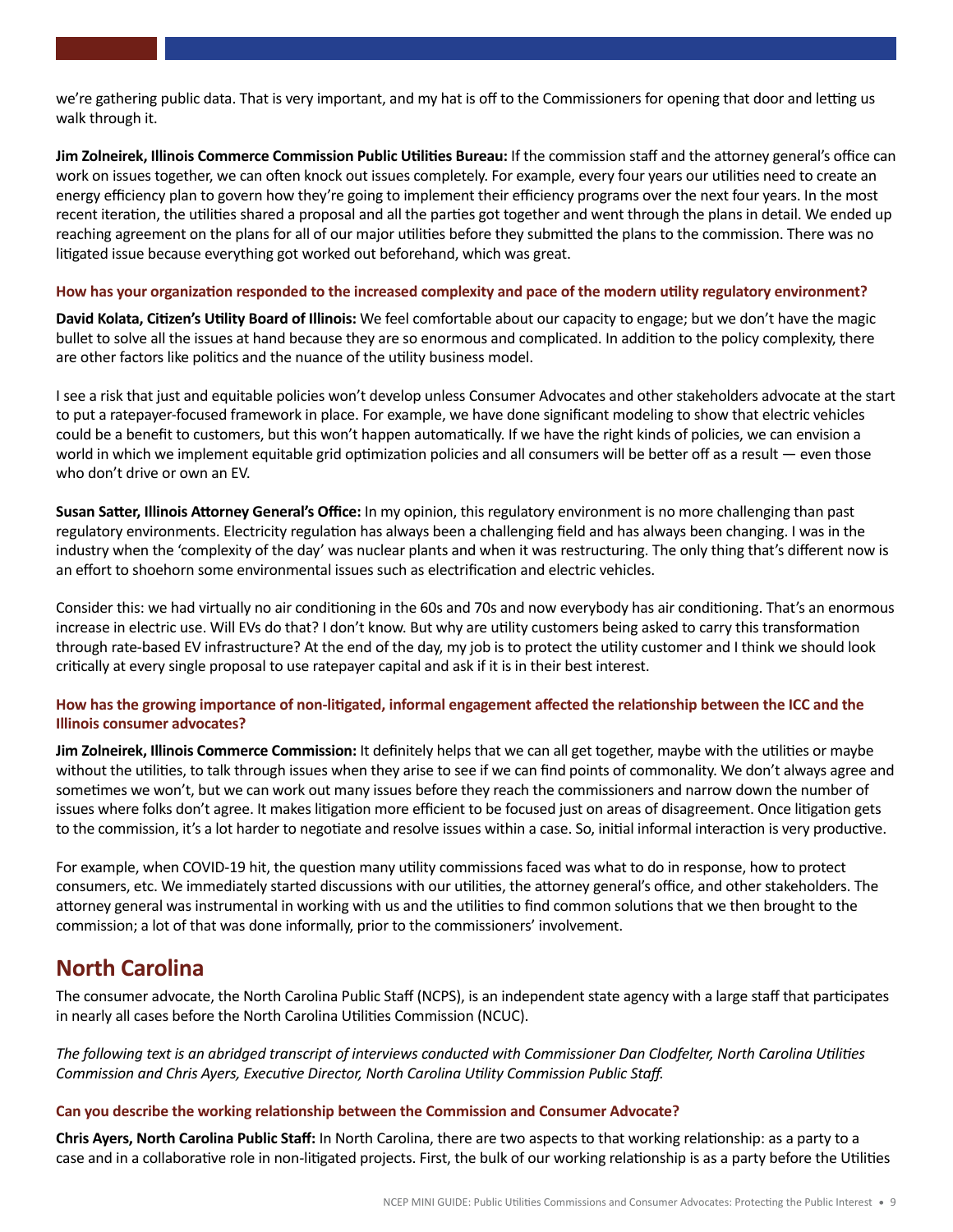Commission, just like any other intervenor in a docket. When a utility files a rate case, a new program, or other filing, the public staff is responsible for investigating and auditing that file. For example, in rate cases, we go through the filing and issue hundreds of discovery requests. We review data and documents and then put a case together with an eye towards what is best for consumers. We present that case to the commission, along with other intervenors and the utility, and then we go to hearing in front of the commission. The public staff is bound by the same ex parte rules as all the other parties before the commission. We have to function just like a party, and then we await a decision from the commission just like everyone else. The second part of our relationship covers the various times when we work in a collaborative manner with the commission on special projects. For example, we may be asked to evaluate proposed legislation in the state, participate in a workgroup like the

NARUC-NASEO Task Force on Comprehensive Electricity Planning as part of a North Carolina team, or work on federal issues.

#### **When is the relationship between the PUC and the Consumer Advocate at its best?**

**Chris Ayers, NCPS:** The relationship functions at its best when the PUC and the CA both have tremendous credibility and trust with one another. Our organization is a party in proceedings and thus has a burden that is wrapped up in credibility, competency, expertise, transparency, and accuracy. When the consumer advocate is credible and competent, the commission can take a great deal of confidence in relying on evidence brought forward by the Advocate. Similarly, when the commission treats all parties equitably and provides the CA the opportunity to fully present their case, then the CA can trust their work will be valued, evidence will be input into, and the commission will render a decision accordingly. What makes a real difference is not how many or how few people you have, but that you are credible on an issue and with the evidence that you're putting before the Commission.

#### **How have the PUC and CA responded to the increased complexity and frequency of the utility regulatory environment?**

**Commissioner Clodfelter, North Carolina Utilities Commission:** Fifteen year ago, the universe of the parties who were providing input into the regulatory process was much more limited. In North Carolina, we have a very rich and diverse group of participants now. In any given docket of significance, we may have seven or more interest groups appear in front of us. That means that sometimes we'll have a particular intervenor in a case who is advocating for a particular point of view and course of action. To some extent, that lets the public staff separate themselves and focus on other items because that viewpoint is covered. The more parties at the table, the more flexibility the consumer advocate has about choosing which particular issues they want to focus in on any particular regulatory proceeding. I think that's a real benefit.

 or capacity to get the job done. **Chris Ayers, NCPS:** Dealing with complexity is sometimes an issue of expertise and sometimes an issue of workforce capacity. Many regulatory processes are becoming increasingly complex and granular. One example: whereas seven or eight years ago, we had a tariff that defined a fairly simple avoided cost rate, now, we have more dynamic avoided cost rates that are responsive to the cost of energy on the system between seven and eight in the morning on January 1, versus a 102-degree day on August 15. Resource and system planning is increasingly complex and data dependent. Fortunately, we have staff right now that speak the language and are capable of tackling the increasingly complexity and presenting recommendations to the Commission. However, that is not always the case. When we do not have the necessary expertise on staff, we go out and get some additional expertise

#### **What should incoming commissioners know about their CA?**

**Commissioner Clodfelter, NCUC:** What I didn't really appreciate as an incoming commissioner was the range of things that the public staff deals with that don't ever rise to the level of a commission decision, commission action, or commission intervention. I didn't appreciate the number of informal things they handle: inquiries, questions they fulfill, requests for advice they get from other advocates and the utilities, like "What do you think we should do about this?" or, "How do you think the commission would look at that?" or "What do you think the reaction would be if we did a, b, and c?" Questions like that come in on an hourly basis, and the public staff processes and reacts to those. I do not think I had any appreciation for that work before I came onto the commission; it's really critical. The things we see as commissioners are only a very small slice of the work that they do.

### **Oregon**

The Citizens' Utility Board (CUB) is recognized in statute as the entity designated to represent the interests of residential customers in the state of Oregon.

*The following text is an abridged transcript of interviews conducted with Bob Jenks, Executive Director of the Citizens' Utility Board of Oregon and Michael Grant, Executive Director of the Oregon Public Utility Commission.*

**Can you describe the working relationship between the CUB and the PUC in Oregon?**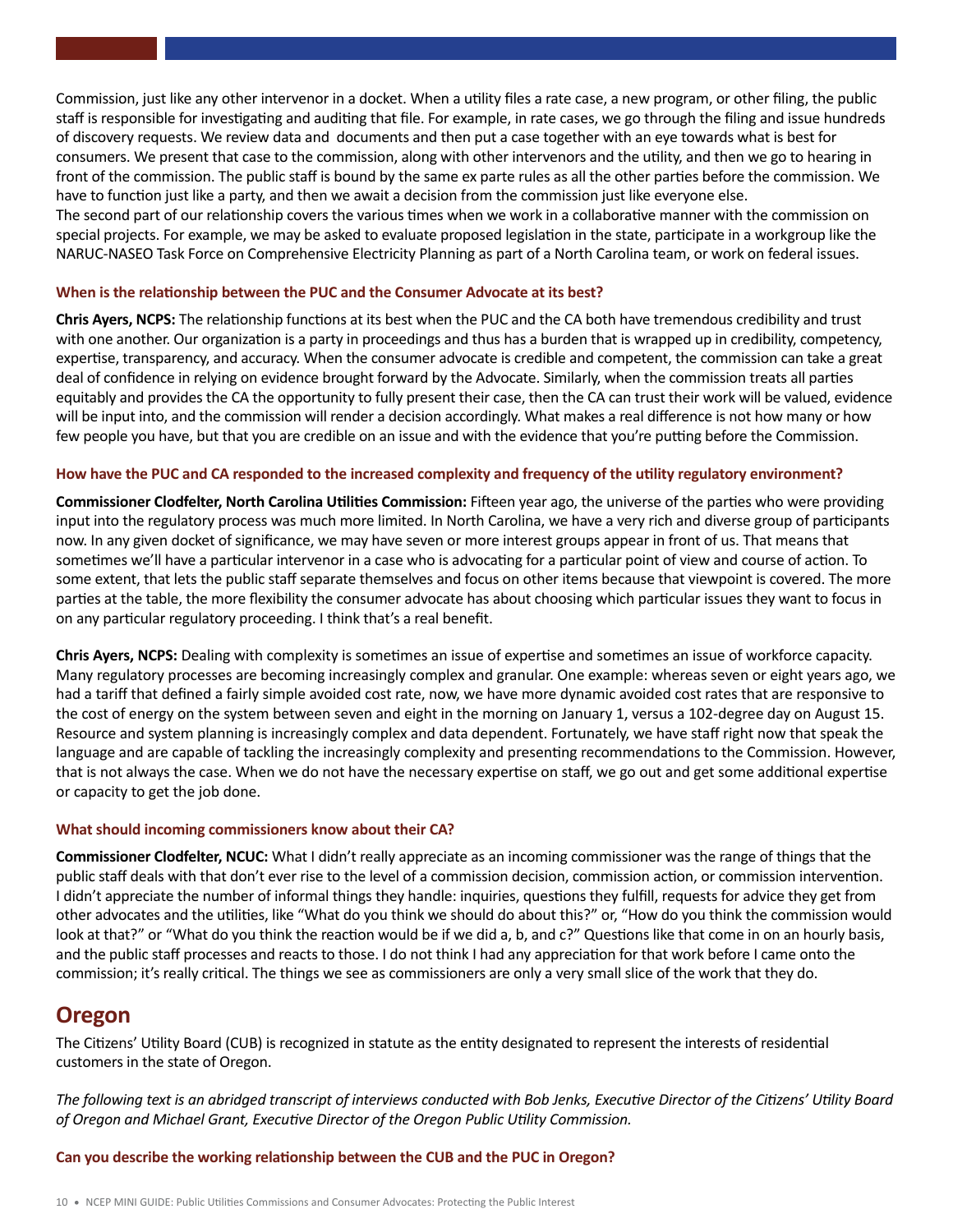**Bob Jenks, Oregon Citizens' Utility Board**: Oregon is probably one of the least litigious states related to utility regulation: most dockets have settled for many years. I've been doing this now for about 30 years; I've only taken the commission to court twice over their decisions during that time span. In most cases, we sit down with the staff of the commission and the utilities and are able to work out a reasonable compromise on most issues. In that respect, I think the stakeholders try to cooperate to get to fair energy policy. It helps that we know we've had a good commission, in my mind, for consumers.

For example, the Commission did some really good stuff on COVID last year. We had asked them to extend the moratorium through the winter. We suggested that they ask each utility to put aside 1 percent of its revenue requirement as a fund to help manage the arrearages that the customers had built up in COVID, so that was a significant amount of money  $-$  \$39 million among the utilities in Oregon. On a whole series of issues, the commission has set good policies, even as the commission has changed.

**Michael Grant, Oregon Public Utility Commission:** At any given time, we probably have 30 to 40 major proceedings going on at the agency. One thing that I've appreciated about CUB is that they focus on both the short-term and the long-term interests of customers. They haven't taken an approach of just focusing on the lowest rate possible but instead look at the bigger picture. Oregon has been leading a lot of transition in the energy sector and CUB has recognized that maybe a little investment now could help reduce costs to a greater extent in the future, so the long-term interest would favor this transition to renewables, for example. CUB has been on the cutting edge of a lot of discussions about greenhouse gas reductions —transformational policy work in addition to the lot of the nuts and bolts of ratemaking.

#### **When is the relationship between the PUC and the consumer advocate at its best?**

**Michael Grant, OPUC:** I think the relationship works best when the consumer advocate can clearly articulate and define its top priorities and focus attention and allocate resources on those priorities. Usually, getting into the evidentiary hearing stage is not good for anybody, because it takes a lot of resources and may force the commission to make hard decisions that could be avoided if folks were able to get together and come up with informal resolutions of dockets that everyone can live with. CUB has done a really good job partnering with the industrial customer group on joint issues, and they have even divided up issues of common interest in rate proceedings. That helps everybody because it's a more efficient use of resources and streamlines issues for consideration on the commission's behalf. I think having an approach of problem solving, focusing on your key priorities, and developing partnerships with other entities helps facilitate informal resolution of cases.

#### **Would you say the relationship between the CA and PUC is unique, compared to other participants in regulatory processes in your state?**

**Bob Jenks, OCUB**: I generally think the role of the consumer advocate is unique. I have always thought that the utilities and industrial customers are, first and foremost, looking out for their bottom line. While we are also looking out for customers' economic interests, it's not the same. We're dealing with people who are struggling to pay bills, and we're trying to get policies in place that make sense for those people. The consumer advocate is the party that tends to wear our hearts on our sleeves a little bit. The PUC staff does some of that as well, but they operate from more of a purely technical position, and it's just not the same.

For example, we recognize that we've got to make a transition because of climate change. We can't ignore it, and if we do it in a thoughtful manner, it's going to be more affordable for customers. Industrial customers, on the other hand, focus on short-term economic benefit according to their incentive structure. They don't want to accelerate depreciation of a coal plant to retire it early because that could push up rates in the short-term, even though it's also a long-term reduction in stranded cost and litigation risks.

**Michael Grant, OPUC:** If you'd asked me that question 10-15 years ago, I would probably say no, the relationship is not unique because all the folks who participated in our proceedings then had worked together for a long time and had good working relationships that helped resolution of disputes. Now, we have a whole lot of new players before us representing various and new interests, and some of those (particularly those with discrete financial interests) are taking a more traditional, litigious role and may not be focused so much on public policy problem solving. The consumer advocate's approach stands apart from many new players due to their focus on customer welfare.

#### **What should new participants at the PUC know about the regulatory process?**

**Bob Jenks, OCUB**: The regulatory process is slow and does not respond immediately. There's a level of impatience among new folks coming in. The commission must build evidence and make decisions, which is a legalistic process, and folks aren't necessarily ready for that. In the natural gas docket, for example, there are a lot of folks who want to immediately ban new gas hook-ups. However, it is not clear the commission could even do that on the back end of this docket. Regardless, it can't do that without